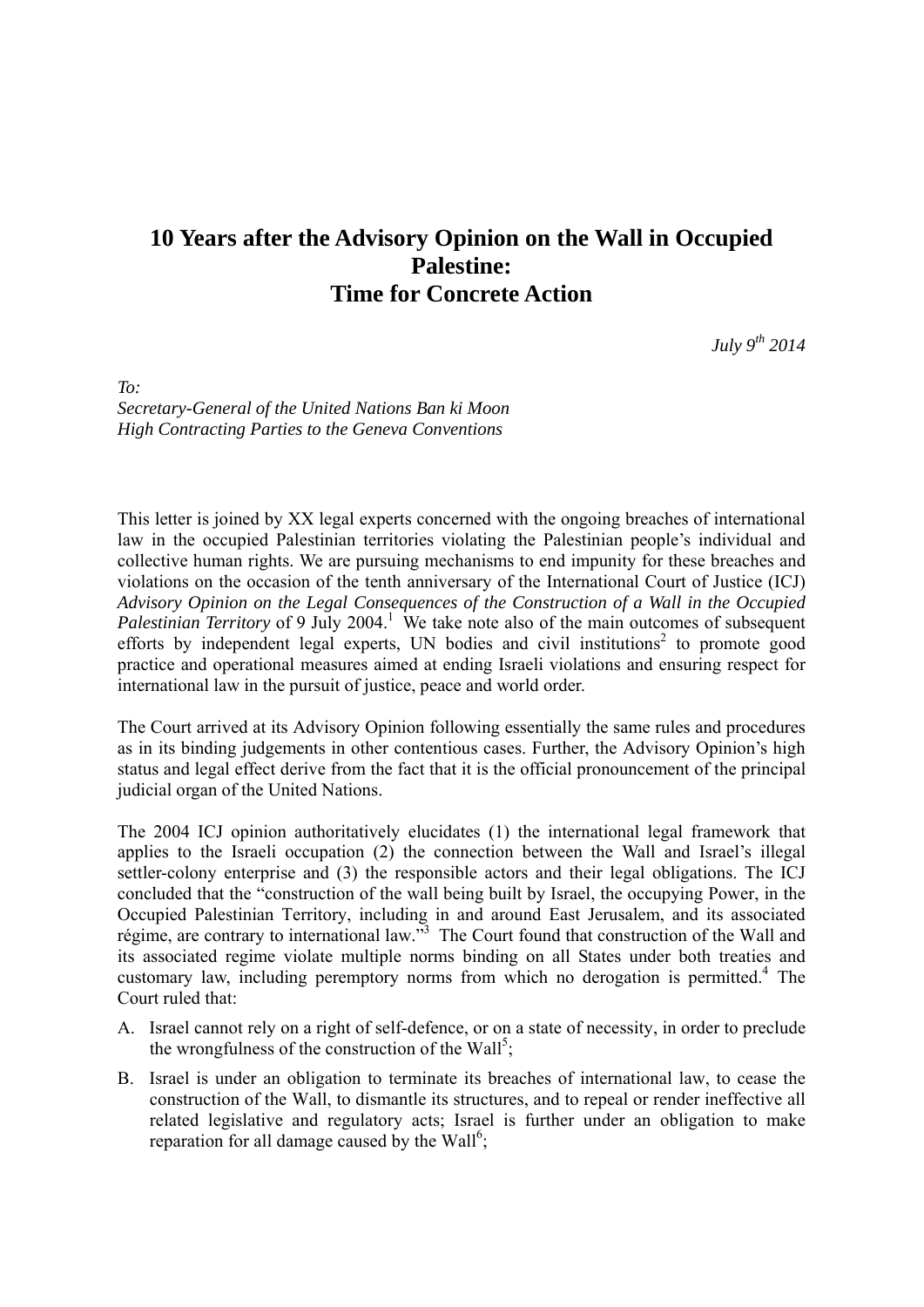- C. All States are under an obligation not to recognize the illegal situation resulting from the construction of the Wall and not to render aid or assistance in maintaining the situation created by such construction and its associated regime<sup>7</sup>;
- D. All High Contracting Parties (HCPs) to the *Fourth Geneva Convention relative to the Protection of Civilian Persons in Time of War of 12 August 1949* have an additional obligation to respect and ensure Israel's and other States' compliance with international humanitarian law as embodied in that Convention<sup>8</sup>;
- E. The United Nations, and especially the General Assembly and the Security Council, should consider what further action is required to bring to an end the illegal situation resulting from the construction of the Wall and the associated régime.<sup>9</sup>

The 150 states<sup>10</sup> that voted in favour of UN General Assembly resolution  $ES-10/15<sup>11</sup>$ explicitly have acknowledged the duty of Israel and all UN Member States to "comply with their legal obligations as mentioned in the advisory opinion."12 Following the ICJ advisory to consider further action, the General Assembly acclaimed "*Basic Principles and Guidelines on the Right to a Remedy and Reparation for Victims of Gross Violations of International Human Rights Law and Serious Violations of International Humanitarian Law*,"13 and established the United Nations Register of Damage (UNRoD) caused by the construction of the wall in the occupied Palestinian territory.14

Subsequent legal analysis of Israeli violations and their consequences for Palestinian human rights have reaffirmed and complemented the *ICJ Advisory Opinion* in response to the particular question that the General Assembly put to it.15 The *ICJ Advisory Opinion* already had underlined that the Wall was a component of the wider Israeli annexation and settlement enterprise that systematically violates Palestinians' human rights. Consecutive UN Special Rapporteurs on the situation of human rights in the oPt have found that Israel's occupation regime, integrating the settler colonies and the Wall, has resulted in institutionalized discrimination, segregation and systematic and severe violation of Palestinians' human rights. They have characterized this Israeli regime as one "of prolonged occupation with features of colonialism and apartheid."16 UN treaty bodies such as the UN Committee on the Elimination of Racial Discrimination  $(CERD)^{17}$  and independent legal studies<sup>18</sup> have supported these findings. It follows that these Israeli violations trigger not only state responsibility, but also individual criminal liability under the Rome Statute of the ICC and other standards of international criminal law.<sup>19</sup>

Based on the above, UN fact-finding missions and Special Rapporteurs, as well as human rights organizations around the world, have engaged in the study of third-party responsibilities and extraterritorial human rights obligations.<sup>20</sup> They have analysed how states, parastatal and private actors provide recognition and/or otherwise assist in the commission or maintenance of these crimes, gross violations of human rights and serious violations of  $IHL$ <sup>21</sup> Taking into consideration the IHL framework, human rights conventions,<sup>22</sup> the *Apartheid Convention*<sup>23</sup> and the *Rome Statute of the ICC*, such analysis has demonstrated the obligation of states to adopt practical measures in economic and business operations, in order to comply with their duties under international law and avoid, or terminate complicity with illegal situations.

Primary responsibility to promote and protect human rights, and to ensure respect for international law and human rights by nonstate actors, remains with States. However, legal development over the last years has stressed the liability of corporations, parastatal institutions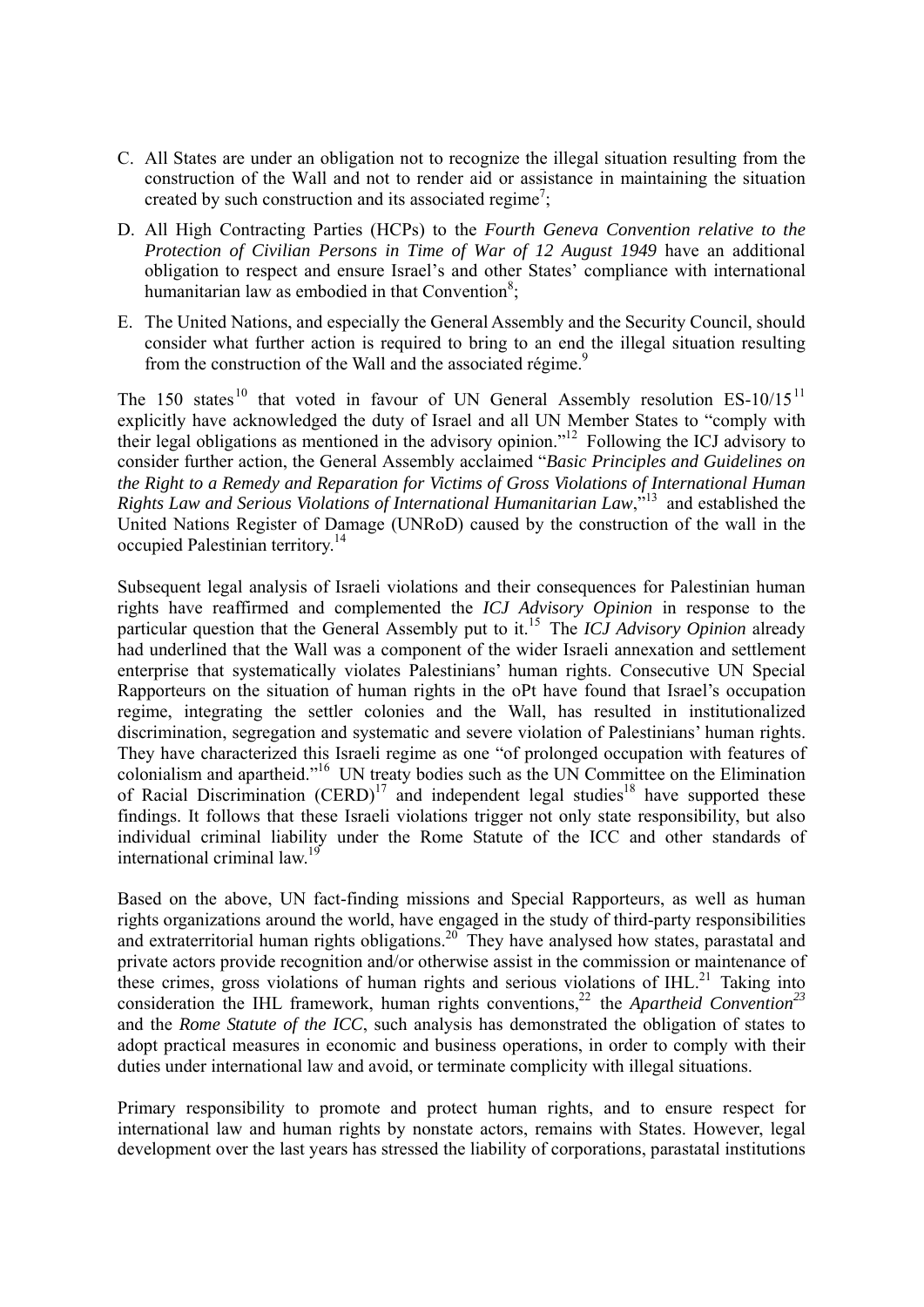and financial actors. In 2006, the International Red Cross has stressed that IHL binds not only states and armed groups but as well business enterprises.<sup>24</sup> In 2011, the UN Human Rights Council resolution A/HRC/RES/17/4 adopting the *UN Guiding Principles on Business and Human Rights* underlined that transnational corporations and other business enterprises have a responsibility to respect human rights.<sup>25</sup> The UN Special Representative for Business and Human Rights has concluded that corporations now are considered bearers of duties under international criminal law.<sup>26</sup>

Some non-State actors already have been denounced for their noncompliance with their international law and human rights obligations. Among these entities are the parastatal Jewish National Fund, World Zionist Organization, and Mekorot, as well as Israeli and transnational corporations such as Elbit Systems, Sodastream, Ahava, G4S, Veolia Group, Alstom, Dexia Bank, and institutions of the Israeli banking system, among others.<sup>27</sup>

Since 2004, some States and private bodies have developed good practices or policies, including divestment from, or termination of/abstention from contracts with entities involved in Israeli violations of international law. The EU Guidelines on eligibility of Israeli entities for grants, prizes and financial instruments <sup>28</sup> and the relevant Non-Aligned Movement resolutions<sup>29</sup> are notable examples of the exercise of collective extraterritorial obligations.

States, public entities, parastatal organisations and private actors—whether located in, operating partially in, providing services or products to, transacting with or trading in services or products of Israeli settler colonies, or otherwise engaged in projects executed totally or partially under Israeli control in the oPt and/or not "undertaken in accordance with the wishes of the peoples of [Non-Self-Governing] Territories, and their contribution to the development of such Territories<sup> $30$ </sup>—are under self-executing obligations to cooperate in taking the following measures:

1. Terminate all funding, contracts or other economic and institutional relations with actors enabling, supporting or encouraging the continuation of Israeli violations of international law. To this end, investigations must consider the fungibility of financial trails, products and technology transfer.

2. Ban/terminate all trade in products partially or totally produced in the illegal settler colonies. The labelling of products as originating from the colonies, while continuing to trade, is not sufficient to meet the obligations of nonrecognition of, and noncooperation with the illegal situation. The WTO regime does not impede this corrective trade measure.<sup>31</sup>

Individual States and governments, in particular, should:

1. Adopt policies and prohibitive legislation, and develop, produce and widely disseminate informational guidelines, in order to ensure that companies and other entities under their jurisdiction are sufficiently apprised of the legal consequences of their role in Israeli violations, and in order that no party evade its obligations.

2. High Contracting Parties to the Geneva Conventions are further obliged to exercise domestic and universal jurisdiction, in order to pursue and prosecute or extradite violators of  $IHL^{32}$ ;

3. State parties are likewise required to pursue and prosecute, or extradite, as appropriate, authors of crimes specified in the *Apartheid Convention* and the *Rome Statute of the ICC*;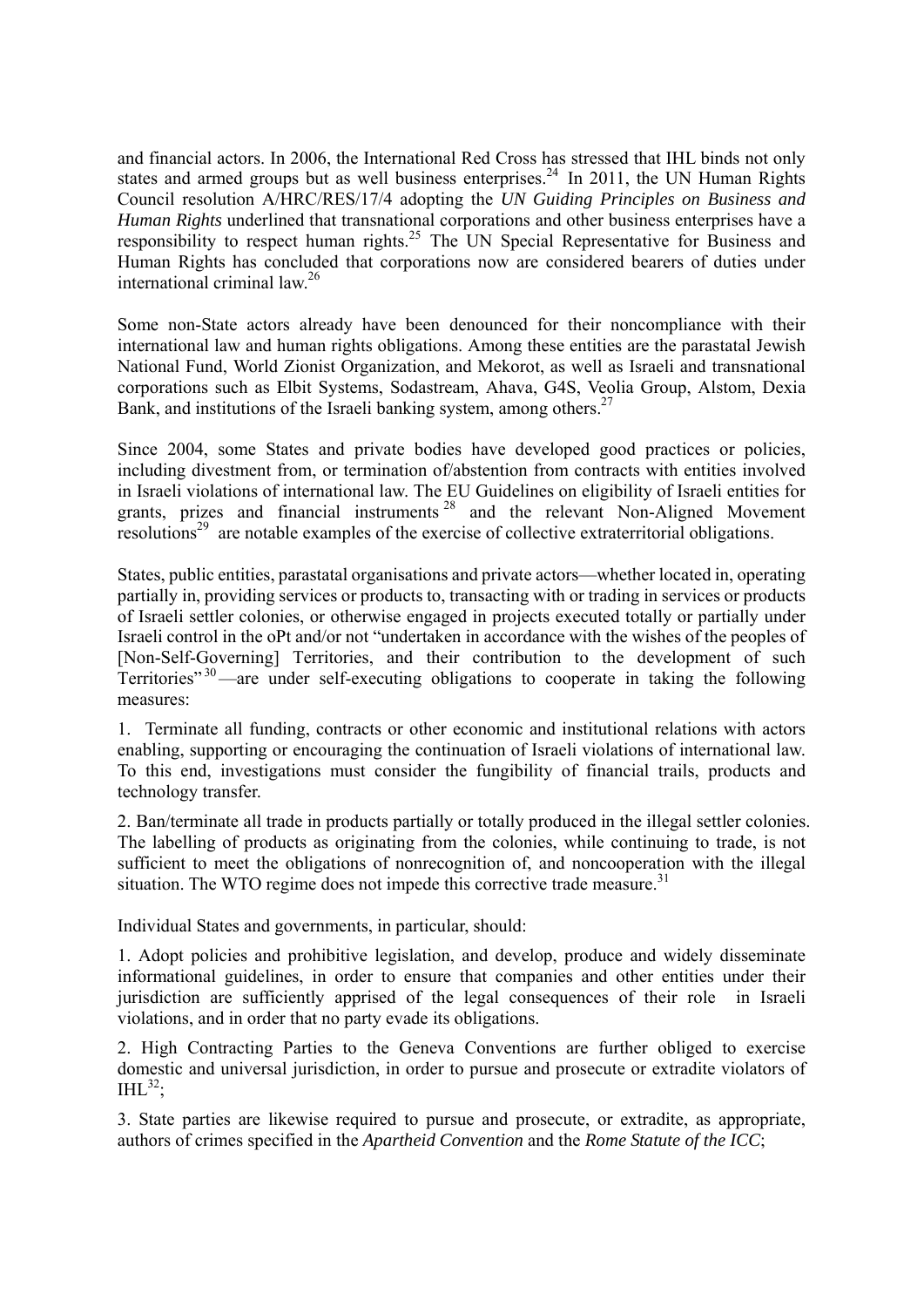4. States and organs of the United Nations must ensure that Israel make timely, effective and adequate reparation for all damages suffered from its conduct and that of its agents.<sup>33</sup>

International law provides for States to comply with these obligations individually and by way of international cooperation, as well as through the organs and mechanisms of the United Nations. Among the available measures are:

- Implementing trade, military and/or diplomatic sanctions as a countermeasure<sup>34</sup>;
- Supporting the accession of Palestine to the Rome Statute<sup>35</sup>:
- Depositing a statement affirming applicability of the Fourth Geneva Convention in the oPt. including Jerusalem, the West Bank and Gaza Strip;
- Re-constituting the UN Special Committee and Center against Apartheid, charged to investigate Israeli apartheid, recommend measures to combat it, and monitor compliance of all States and private entities in light of their individual, collective, domestic and extraterritorial obligations vis-à-vis Israel's regime of prolonged occupation with its features of colonialism and apartheid, which the Wall exemplifies  $3\overline{6}$ ;
- Development of an UN Agenda for Action in consultation with the UN human rights treaty bodies, ILO compliance mechanisms, legal advisors to the Secretary-General and the depositary of the IV Geneva Convention;
- Through the General Assembly, mandating the UN Register of Damage to develop the capacity to determine reparations for losses, costs and damages to any party as a consequence of the Separation Wall's development, construction and/or maintenance.

The failure of the United Nations and individual Member States to uphold their binding obligations to uphold international law and world order in this case undermines the international system and faith in international law. Ten years after the ICJ decision, we urge the United Nations, its Member States and organs, finally to comply with their obligations and take legally permissible measures to ensure the removal of the Israeli Wall from occupied Palestinian territory and the associated regime of settler colonies, institutionalized discrimination and annexation. This requires applying the lessons of conflagrations past, combatting the related violations by any and all parties, and effecting the full reparation of victims now for the resulting costs, losses and damages in compliance with the reparations framework that the General Assembly has adopted by acclamation.

In the face these persistent grave breaches, gross violations and codified crimes, ten years of inertia is far too long.

Initial signatories:

- *John Dugard*, Chair in Public International Law, member of the UN International Law Commission, former UN Special Rapporteur on Diplomatic Protection, former UN Special Rapporteur for the Occupied Palestinian Territorities
- *Richard Falk*, Milbank Professor of International Law Emeritus, Princeton University, UN Special Rapporteur for the Occupied Palestinian Territorities, 2008-2014.
- *Michael Mansfield*, Queens Council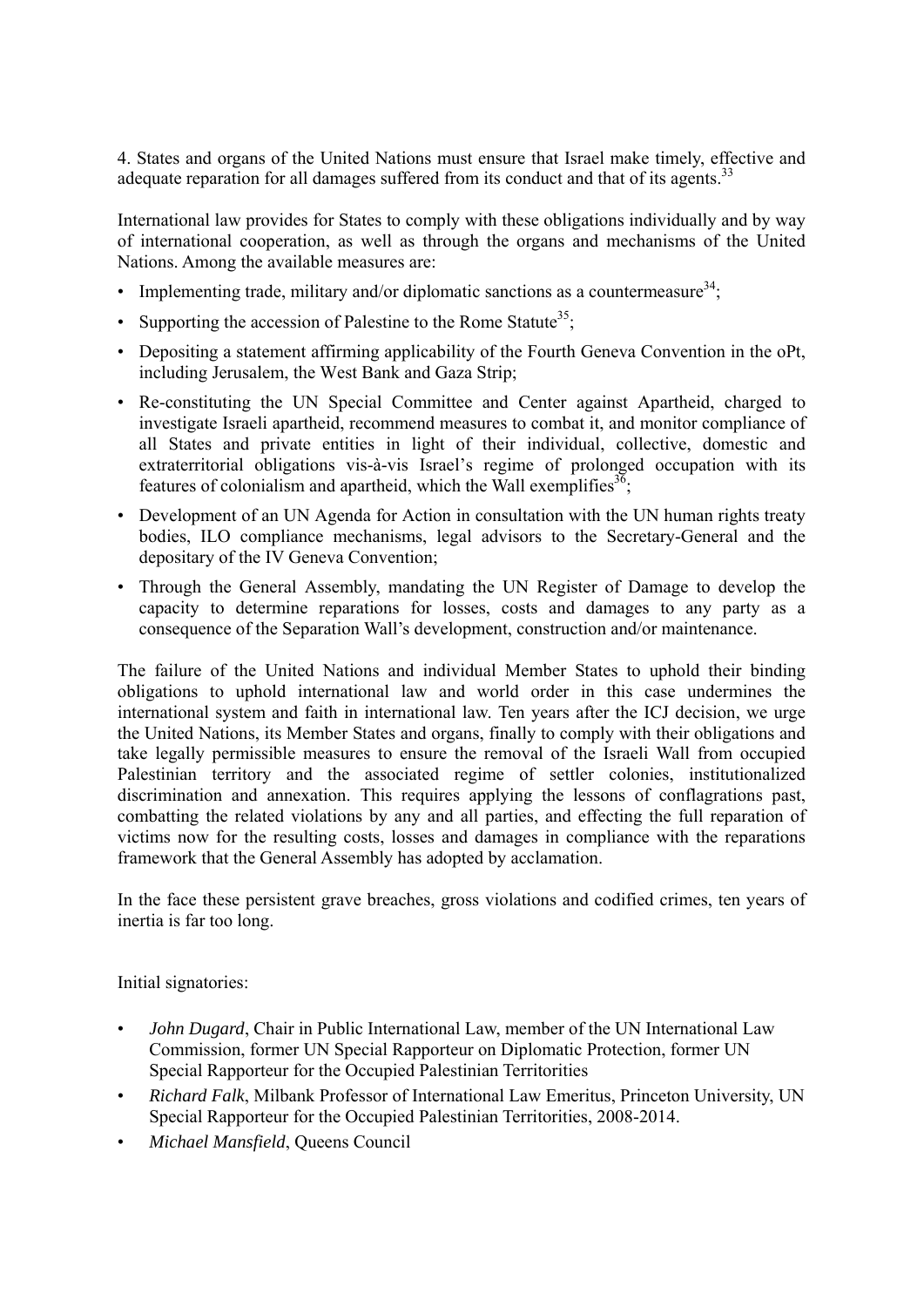- *Lord Anthony Gifford*, Queens Council
- *Daniel Machover*, head of civil litigation for Hickman & Rose Solicitors in London, UK and was the co-founder of Lawyers for Palestinian Human Rights in 1988
- *Paulo Sérgio Pinheiro*, Adjunct Professor of International Studies, Watson Institute for International Studies, Brown University, USA; Research Associate, Center for the Study of Violence, University of São Paulo, NEV/USP, Brazil
- *Peter Hansen*, Commissioner-General of the United Nations Relief and Works Agency for Palestine Refugees in the Near East (UNRWA) from 1996-2005.
- *Diana Buttu*, Palestinian-Canadian lawyer and a former spokesperson for the Palestine Liberation Organization
- *Maria Lahood*, Centre for Constitutional Rights USA
- *Karen Abu Zayd*, Human Rights Council appointed Commissioner (for the Commission of Inquiry on Syria)
- *George Bisharat*, University of California Hastings College of the Law
- *Tom Moerenhout*, consultant at the Geneva Graduate Institute of International and Development Studies

## *Organizações signatárias:*

- Palestinian Centre for Human Rights (Centro Palestiniano pelos Direitos Humanos)
- Arab Organization for Human Rights (Organização Árabe pelos Direitos Humanos)
- Palestinian Non-Governmental Organizations Network (Red das ONGs Palestinianas)
- Addameer Association for Human Rights (Addameer Associação pelos Direitos Humanos)
- Al Mezan Center for Human Rights (Al Mezan Centro pelos Direitos Humanos)

<sup>-</sup><sup>1</sup> "Legal Consequences of the Construction of a Wall in the Occupied Palestinian Territory," Advisory Opinion of 9 July 2004 [heretofore: *ICJ Advisory Opinion*], at: http://www.icj-cij.org/docket/files/131/1671.pdf.

See, for example: Ingrid Jaradat/al-Haq, "*State Responsibility in Connection with Israel's Illegal Settlement Enterprise in the Occupied Palestinian Territory,"*

http://www.alhaq.org/images/stories/PDF/2012/Legal\_Memo\_State\_Responsibility\_FINAL\_16\_07.pdf; Tom Moerenhout, *"The Obligation to Withhold from Trading in Order Not to Recognize and Assist Settlements and their Economic Activity in Occupied Territories,"* JOURNAL OF INTERNATIONAL HUMANITARIAN LEGAL STUDIES,Volume 3, Issue 2, pages 344–385; François Dubuisson, "*The International Obligations of the European Union and its Member States with regard to Economic Relations with Israeli Settlements,*" (Brussels: CNCD-11.11.11, February 2014), at:

http://www.madeinillegality.org/IMG/pdf/en-report-dubuisson-madeinillegality.pdf; *"Feasting on the Occupation: Illegality of Settlement Produce and the Responsibility of EU Member States under International Law,"* (Ramallah: Al-Haq, 2013), at: http://www.alhaq.org/publications/publications-index/item/feasting-on-the-occupation-illegality-of-settlement-produceand-the-responsibility-of-eu-members-states-under-international-law; *The Proceedings of the Russell Tribunal on Palestine*, http://www.russelltribunalonpalestine.com/en/sessions;

<sup>&</sup>lt;sup>3</sup> *ICJ Advisory Opinion*, op. cit., paras. 142, 147, 162, 163.

<sup>&</sup>lt;sup>4</sup> Such as the prohibitions against the acquisition of territory by force, population transfer and the violation of the Palestinian people's right to self-determination; absolute prohibitions against torture, etc. 5

<sup>&</sup>lt;sup>5</sup> *ICJ Advisory Opinion*, op. cit., paras. 137, 139, 142.

 $6$  Ibid., paras. 149-54.

<sup>7</sup> See also S/RES/465, 1 March 1980, para. 7.

<sup>8</sup> Ibid., paras. 154–59.

<sup>&</sup>lt;sup>9</sup> Ibid., para. 160.

<sup>&</sup>lt;sup>10</sup> The only countries not voting in favour of the resolution were: Against - Arshall Islands, Micronesia (Federated States of), Palau, United States of America ; Abstaining - Cameroon, Canada, El Salvador, Nauru, Papua New Guinea, Solomon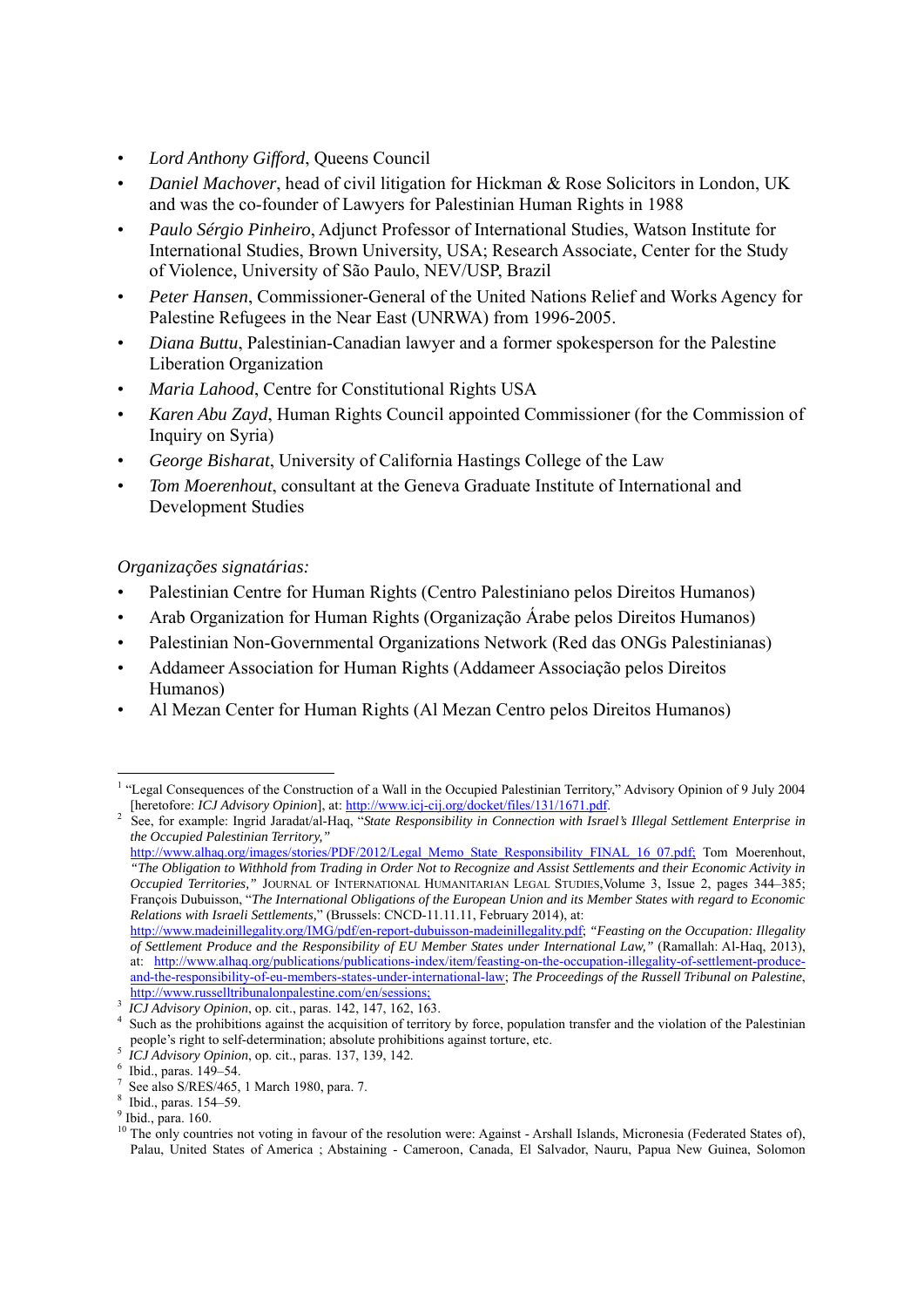Islands, Tonga, Uganda, Uruguay, Vanuatu. 11 "Advisory opinion of the International Court of Justice on the Legal Consequences of the Construction of a Wall in the Occupied Palestinian Territory, including in and around East Jerusalem," ES-10/15, 2 August 2004, at: http://unispal.un.org/UNISPAL.NSF/0/F3B95E613518A0AC85256EEB00683444.<br><sup>12</sup> Ibid., paras. 1 and 2.

- <sup>13</sup> "Basic Principles and Guidelines on the Right to a Remedy and Reparation for Victims of Gross Violations of International Human Rights Law and Serious Violations of International Humanitarian Law," A/RES/60/147, 21 March 2006, at:
- http://www.un.org/Docs/asp/ws.asp?m=A/RES/60/147.<br><sup>14</sup> "Establishment of the United Nations Register of Damage Caused by the Construction of the Wall in the Occupied<br>Palestinian Territory." ES-10/17, 24 January 2007. at: h Palestinian Territory," ES-10/17, 24 January 2007, at: http://www.unrod.org/docs/Resolution%20ES-10%2017%20of%20the%20General%20Assembly%20of%2024%20January%202007%20.pdf. The Resolution recalled that "Israel is under an obligation to make reparation for all damage caused by the construction of the wall in the occupied Palestinian territory, including in and around East Jerusalem" and recognized "the necessity of accurately documenting the damage caused by the construction of the wall for the purpose of fulfilling the obligation to make the above-mentioned reparations, including restitution and compensation, in accordance with the rules and principles of international law." The same Resolution notes that "the act of registration of damage, as such, does not entail, at this stage, an evaluation or assessment of the loss or damage caused by the construction of the wall," which is implicitly a function of measures yet to
- be determined.<br><sup>15</sup> "What are the legal consequences arising from the construction of the wall being built by Israel, the occupying Power, in the Occupied Palestinian Territory, including in and around East Jerusalem, as described in the report of the Secretary General, considering the rules and principles of international law, including the Fourth Geneva Convention of 1949, and relevant Security Council and General Assembly resolutions?" See "Illegal Israeli actions in Occupied East Jerusalem and the rest of the Occupied Palestinian Territory." ES-10/14. 8 December 2003. at: the rest of the Occupied Palestinian Territory," ES-10/14, 8 December 2003, at:<br>http://unispal.un.org/UNISPAL.NSF/0/F953B744269B9B7485256E1500776DCA.
- <sup>16</sup> John Dugard, "Implementation of General Assembly resolution 60/251 of 15 March 2006 entitled "Human Rights Council": *Report of the Special Rapporteur on the situation of human rights in the Palestinian territories occupied since 1967"* http://www.refworld.org/cgi-bin/texis/vtx/rwmain?docid=461e52b12; Richard Falk, *"Report of the Special Rapporteur on the situation of human rights in the Palestinian territories occupied since 1967, submitted in accordance with Human Rights Council resolution 5/1,*"

http://unispal.un.org/UNISPAL.NSF/0/69BEC99AF727EAC2852577C3004AAD8A; Human Sciences Research Council of South Africa, *Occupation, Colonialism, Apartheid?: A re-assessment of Israel's practices in the occupied Palestinian territories under international law* (Cape Town: HSRC, 2009), at:

- http://www.hlrn.org/img/documents/HSRC%20study%20-%20Occupation,%20Colonialism,%20Apartheid%20- <sup>9</sup>/<sub>2</sub>20full.pdf.<br><sup>17</sup> CERD, "Concluding Observations: Israel," CERD/C/ISR/CO/13, 14 June 2007, paras. 17–19; and
- 
- CERD/C/ISR/CO/14–16, 9 March 2012, paras. 11, 15, 24–27. 18 Human Sciences Research Council of South Africa, *Occupation, Colonialism, Apartheid?: A re-assessment of Israel's practices in the occupied Palestinian territories under international law* (Cape Town: HSRC, 2009), at: http://www.hlrn.org/img/documents/HSRC%20study%20-%20Occupation,%20Colonialism,%20Apartheid%20-  $\frac{\%20 \text{ full.pdf}}{201}$ ; and Third Russell Tribunal on Palestine, Cape Town, 5–7 November 2011, at:
- http://www.russelltribunalonpalestine.com/en/sessions/south-africa.<br><sup>19</sup> Notably, the CERD findings repeat the concern over Israel's failure to uphold its obligations under Article 3 of the Convention on the Elimination of All Forms of Racial Discrimination, which obliges States parties to combat the crime of
- apartheid. 20 See, for instance, *Maastricht Principles on Extraterritorial Obligation of States in the area of Economic, Social and Cultural Rights*, 2011, at: http://www.etoconsortium.org/en/library/maastricht-principles/.<br><sup>21</sup> A large majority of Israeli companies. financial and parastatal institutions are involved in the construction of the Wall a
- the settlement project and the maintenance of the situation created by them. Transnational companies are expanding their economic activities in the occupied Palestinian territory as part of, or for the benefit of settlements, or maintain commercial relations with Israeli companies involved in the settlements. Especially the homeland security industry (and connected sectors) maintain a symbiotic relationship with Israeli violations of international norms as they provide a testing ground for their technology. At least 1,400 corporations are active in settlements and thirteen industrial zones, as well as agricultural zones have been established on the West Bank; they benefit from public investments and preferential fiscal regimes.
- Jaradat/al Haq, op. cit.  $^{22}$  The Independent Fact-finding Mission on the Israeli settlements and the Human Rights Council have explicitly affirmed the applicability of these principles to business activities in the occupied Palestinian territory. "*Human rights situation in Palestine and other occupied Arab territories Report of the independent international fact-finding mission to investigate the implications of the Israeli settlements on the civil, political, economic, social and cultural rights of the Palestinian people throughout the Occupied Palestinian Territory, including East Jerusalem*," A/HRC/22/63, 7 February 2013, paras. 17, 104, at:<br>http://www.ohchr.org/Documents/HRBodies/HRCouncil/RegularSession/Session22/A-HRC-22-63 en.pdf.

<sup>23</sup> International Convention on the Suppression and Punishment of the Crime of Apartheid, General Assembly resolution 3068 (XXVIII), 30 November 1973, entry into force 18 July 1976, at: http://legal.un.org/avl/ha/cspca/cspca.html.